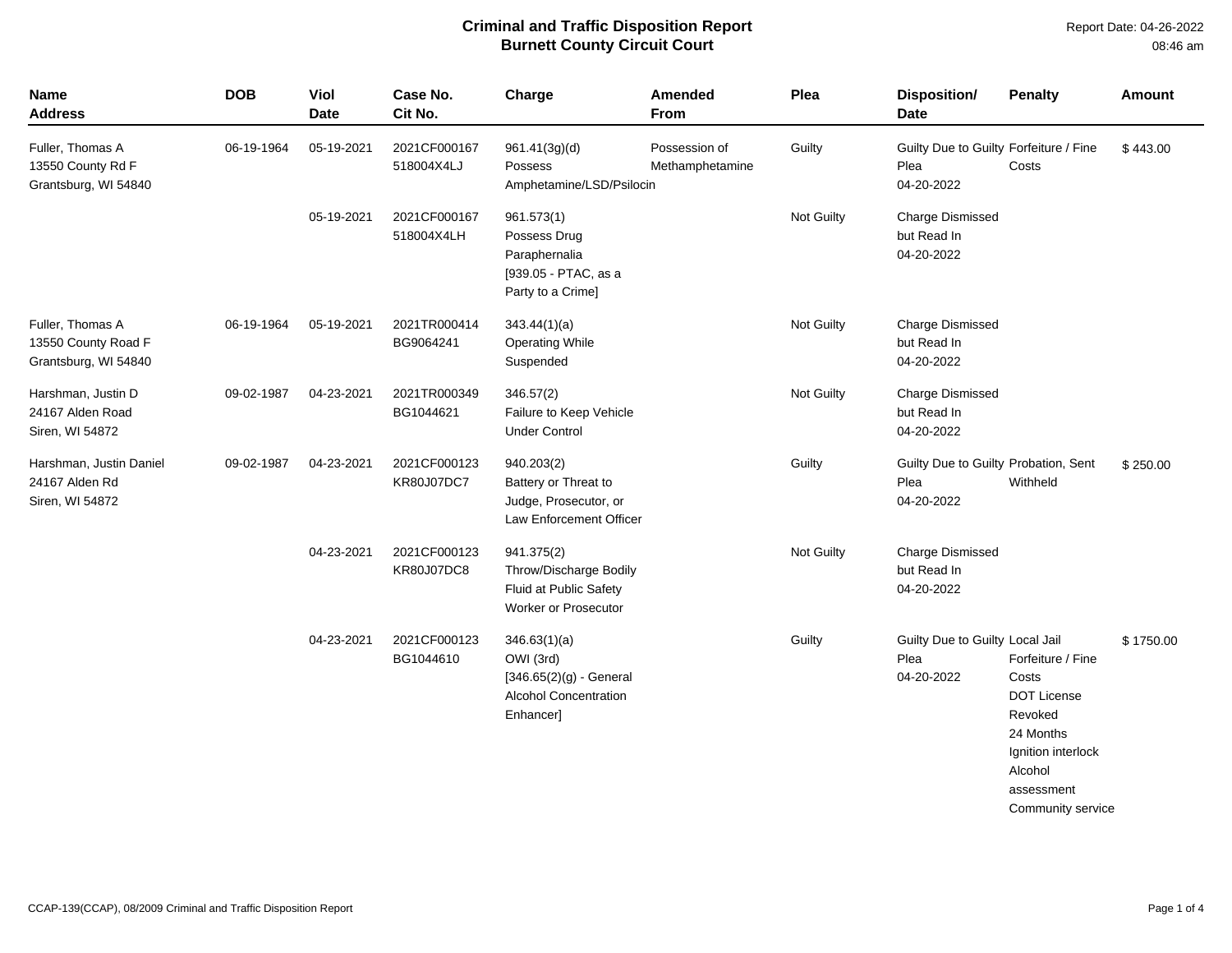| <b>Name</b><br><b>Address</b>                                | <b>DOB</b> | Viol<br><b>Date</b> | Case No.<br>Cit No.        | Charge                                                                                         | Amended<br><b>From</b> | Plea       | Disposition/<br>Date                                       | <b>Penalty</b> | <b>Amount</b> |
|--------------------------------------------------------------|------------|---------------------|----------------------------|------------------------------------------------------------------------------------------------|------------------------|------------|------------------------------------------------------------|----------------|---------------|
|                                                              |            | 04-23-2021          | 2021CF000123<br>BG1044643  | 347.413(1)<br>Ignition Interlock Device<br>Tampering/Failure to<br>Install/Violate Court Order |                        | Not Guilty | <b>Charge Dismissed</b><br>but Read In<br>04-20-2022       |                |               |
|                                                              |            | 04-23-2021          | 2021CF000123<br>KR80J07DCC | 946.49(1)(a)<br>Bail<br>Jumping-Misdemeanor                                                    |                        | Not Guilty | Charge Dismissed<br>but Read In<br>04-20-2022              |                |               |
|                                                              |            | 04-23-2021          | 2021CF000123<br>KR80J07DC9 | 946.41(1)<br>Resisting or Obstructing<br>an Officer                                            |                        | Not Guilty | Charge Dismissed<br>but Read In<br>04-20-2022              |                |               |
|                                                              |            | 04-23-2021          | 2021CF000123<br>KR80J07DCB | 961.573(1)<br>Possess Drug<br>Paraphernalia                                                    |                        | Not Guilty | Charge Dismissed<br>but Read In<br>04-20-2022              |                |               |
|                                                              |            | 04-23-2021          | 2021CF000123<br>BG1044632  | 343.44(1)(b)<br><b>Operating While Revoked</b><br>(Rev due to alc/contr<br>subst/refusal)      |                        | Not Guilty | Charge Dismissed<br>but Read In<br>04-20-2022              |                |               |
|                                                              |            | 04-24-2021          | 2021CF000123<br>BG1045030  | 346.63(1)(b)<br>Operating w/ PAC (3rd)                                                         |                        | Not Guilty | <b>Charge Dismissed</b><br>but Read In<br>04-20-2022       |                |               |
| Harshman, Justin Daniel<br>24167 Alden Rd<br>Siren, WI 54872 | 09-02-1987 | 07-03-2021          | 2021CF000207               | 946.49(1)(b)<br>Bail Jumping-Felony                                                            |                        | Guilty     | Guilty Due to Guilty Probation, Sent<br>Plea<br>04-20-2022 | Withheld       | \$250.00      |
|                                                              |            | 07-03-2021          | 2021CF000207               | 946.49(1)(b)<br><b>Bail Jumping-Felony</b>                                                     |                        | Not Guilty | <b>Charge Dismissed</b><br>but Read In<br>04-20-2022       |                |               |
|                                                              |            | 07-03-2021          | 2021CF000207<br>BG5448133  | 343.44(1)(b)<br><b>Operating While Revoked</b><br>(Rev due to alc/contr<br>subst/refusal)      |                        | Not Guilty | Charge Dismissed<br>but Read In<br>04-20-2022              |                |               |
|                                                              |            | 07-03-2021          | 2021CF000207<br>BG5448144  | 347.413(1)<br>Ignition Interlock Device<br>Tampering/Failure to<br>Install/Violate Court Order |                        | Not Guilty | <b>Charge Dismissed</b><br>but Read In<br>04-20-2022       |                |               |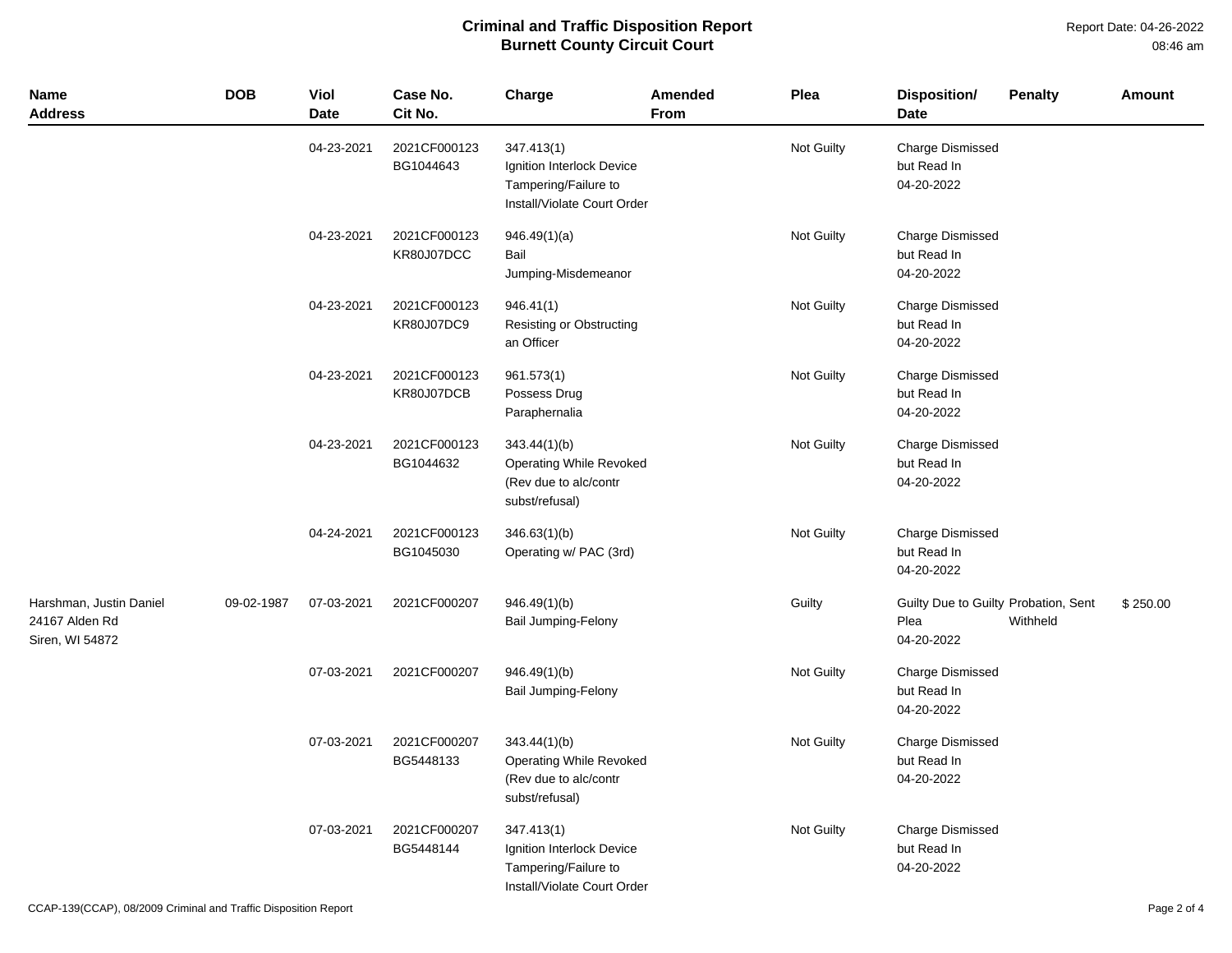| <b>Name</b><br>Address                                                                | <b>DOB</b> | <b>Viol</b><br><b>Date</b> | Case No.<br>Cit No.        | Charge                                                                           | <b>Amended</b><br>From    | Plea       | <b>Disposition/</b><br><b>Date</b>                         | <b>Penalty</b>                                            | <b>Amount</b> |
|---------------------------------------------------------------------------------------|------------|----------------------------|----------------------------|----------------------------------------------------------------------------------|---------------------------|------------|------------------------------------------------------------|-----------------------------------------------------------|---------------|
| Harshman, Justin Daniel<br>24167 Alden Rd<br>Siren, WI 54872                          | 09-02-1987 | 01-02-2021                 | 2021CM000032<br>4Z8086WD77 | 940.19(1)<br><b>Battery</b><br>$[968.075(1)(a) -$ Domestic<br>Abuse]             |                           | Not Guilty | <b>Charge Dismissed</b><br>but Read In<br>04-20-2022       |                                                           |               |
| Hoffman, Matthew John<br>1622 Namekagon St # 5<br>Hudson, WI 54016                    | 12-21-1999 | 07-30-2021                 | 2021CM000232<br>3080H6RP88 | 947.01(1)<br><b>Disorderly Conduct</b>                                           | <b>Disorderly Conduct</b> | Guilty     | Guilty Due to Guilty Costs<br>Plea<br>04-21-2022           | Expunge w/ pay<br>amount due                              | \$443.00      |
| Laqua, Jeffery Patrick<br><b>Barron County Jail</b><br>1420 WI-25<br>Barron, WI 54812 | 07-16-1972 | 04-01-2021                 | 2021CF000105               | 961.41(3g)(g)<br>Possession of<br>Methamphetamine<br>$[939.62(1)(b) - Repeated]$ |                           | Not Guilty | <b>Charge Dismissed</b><br>but Read In<br>04-21-2022       |                                                           |               |
|                                                                                       |            | 04-01-2021                 | 2021CF000105               | 946.49(1)(b)<br><b>Bail Jumping-Felony</b>                                       |                           | Not Guilty | <b>Charge Dismissed</b><br>but Read In<br>04-21-2022       |                                                           |               |
|                                                                                       |            | 04-01-2021                 | 2021CF000105<br>308114K1BR | 961.573(1)<br>Possess Drug<br>Paraphernalia                                      |                           | Not Guilty | <b>Charge Dismissed</b><br>but Read In<br>04-21-2022       |                                                           |               |
| Merrill, Wynn L<br>5212 County Road M<br>Fitchburg, WI 53575                          | 01-19-1965 | 04-04-2022                 | 2022TR000268<br>BG7329140  | 341.04(1)<br>Non-Registration of<br>Vehicle - Auto <10,000<br>Ibs                |                           | No Contest | Guilty Due to No<br><b>Contest Plea</b><br>04-20-2022      | Forfeiture / Fine                                         | \$175.30      |
| Merrill, Wynn L<br>5212 County Road M<br>Fitchburg, WI 53575                          | 01-19-1965 | 04-04-2022                 | 2022TR000269<br>BG7329136  | 344.62(1)<br>Operating a motor vehicle<br>w/o insurance                          |                           | No Contest | Guilty Due to No<br><b>Contest Plea</b><br>04-20-2022      | Forfeiture / Fine                                         | \$200.50      |
| Olson, John R<br>28056 Skylight Rd<br>Webster, WI 54893                               | 02-07-1963 | 12-19-2021                 | 2021TR000940<br>BH0029396  | 341.04(1)<br>Non-Registration of<br>Vehicle - Auto <10,000<br>lbs                |                           | No Contest | Guilty Due to No<br><b>Contest Plea</b><br>04-21-2022      | Forfeiture / Fine                                         | \$175.30      |
| Paulson, Jordan Daniel<br>24158 Soderbeck Rd<br>Grantsburg, WI 54840                  | 07-04-1986 | 06-03-2018                 | 2018CF000236               | 940.19(2)<br>Substantial Battery-Intend<br><b>Bodily Harm</b>                    |                           | Guilty     | Guilty Due to Guilty Probation, Sent<br>Plea<br>01-03-2022 | Imposed<br><b>State Prison</b><br>Extended<br>Supervision | \$518.00      |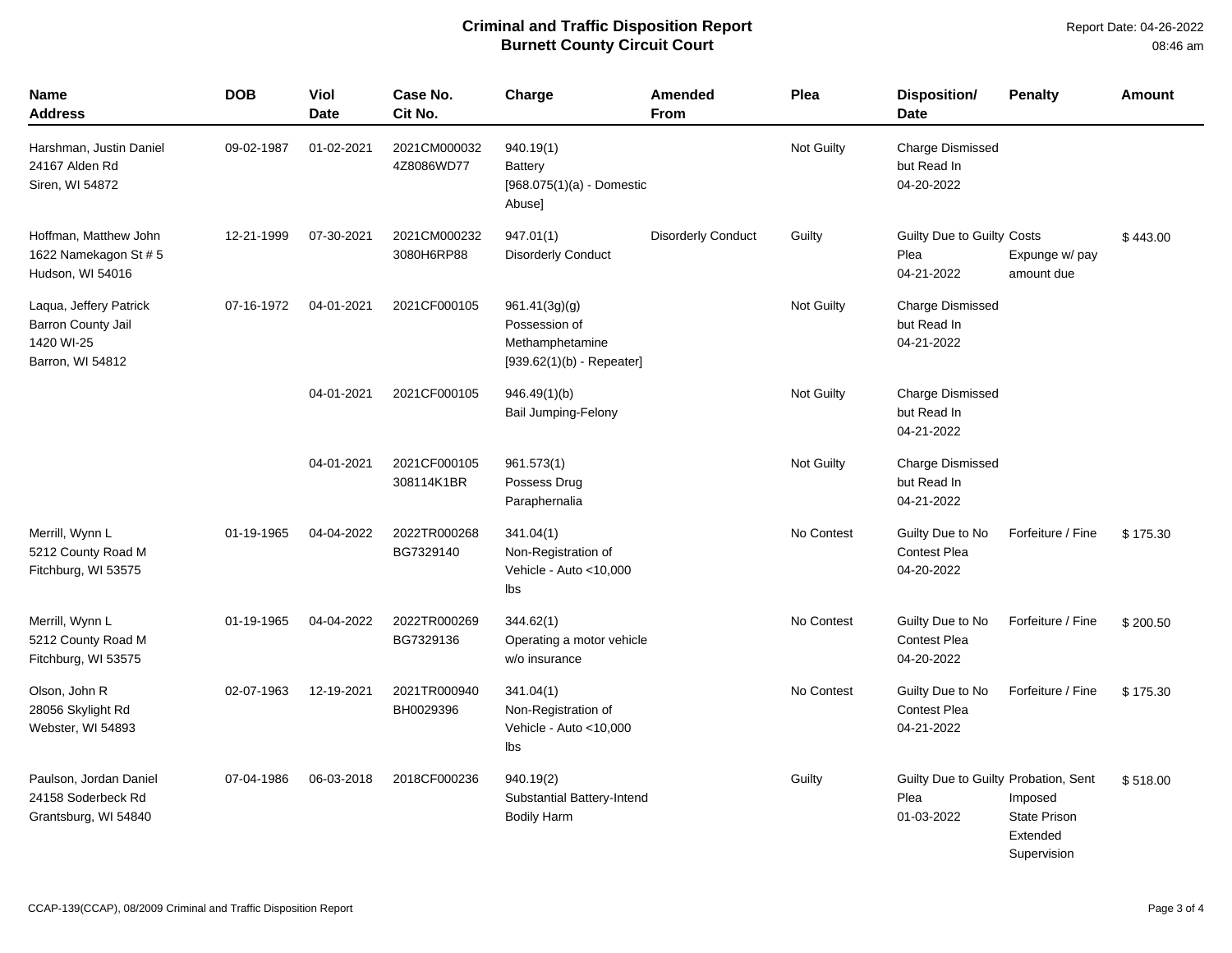| Name<br><b>Address</b>                                          | <b>DOB</b> | <b>Viol</b><br><b>Date</b> | Case No.<br>Cit No.        | Charge                                                                                    | <b>Amended</b><br><b>From</b>                                                 | Plea       | Disposition/<br><b>Date</b>                               | <b>Penalty</b>    | Amount   |
|-----------------------------------------------------------------|------------|----------------------------|----------------------------|-------------------------------------------------------------------------------------------|-------------------------------------------------------------------------------|------------|-----------------------------------------------------------|-------------------|----------|
| Pfuhl Warren, Berlyn M<br>24602 Borg Rd<br>Grantsburg, WI 54840 | 05-07-2004 | 02-03-2022                 | 2022FO000045<br>4X812XVN0H | 344-7C(1)<br><b>Habitual Truancy</b>                                                      |                                                                               | Guilty     | Guilty Due to Guilty Other Sentence<br>Plea<br>03-28-2022 |                   | \$0.00   |
| Rand, Curt Michael<br>23405 Shuttleworth Rd<br>Siren, WI 54872  | 07-29-1996 | 11-28-2021                 | 2021TR000887<br>BG5449990  | 346.675(1)<br>for Failing to Stop at<br>Scene of Accident (Hit<br>and Run-Unattended<br>. | Failure of Operator to<br>Vehicle Owner's Liability Notify Police of Accident | No Contest | Guilty Due to No<br><b>Contest Plea</b><br>04-18-2022     | Forfeiture / Fine | \$200.50 |

Vehicle)